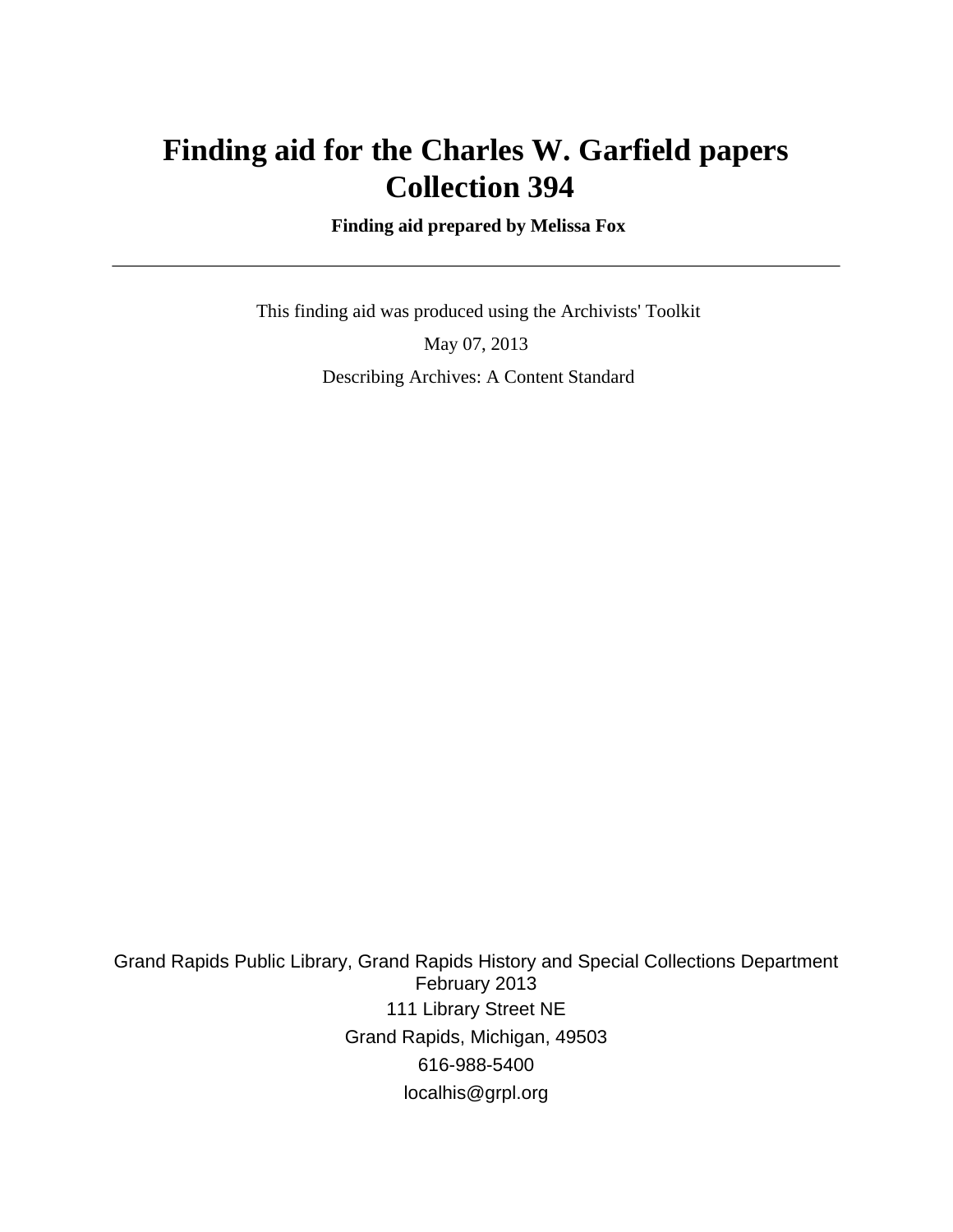## **Table of Contents**

 $\overline{\phantom{a}}$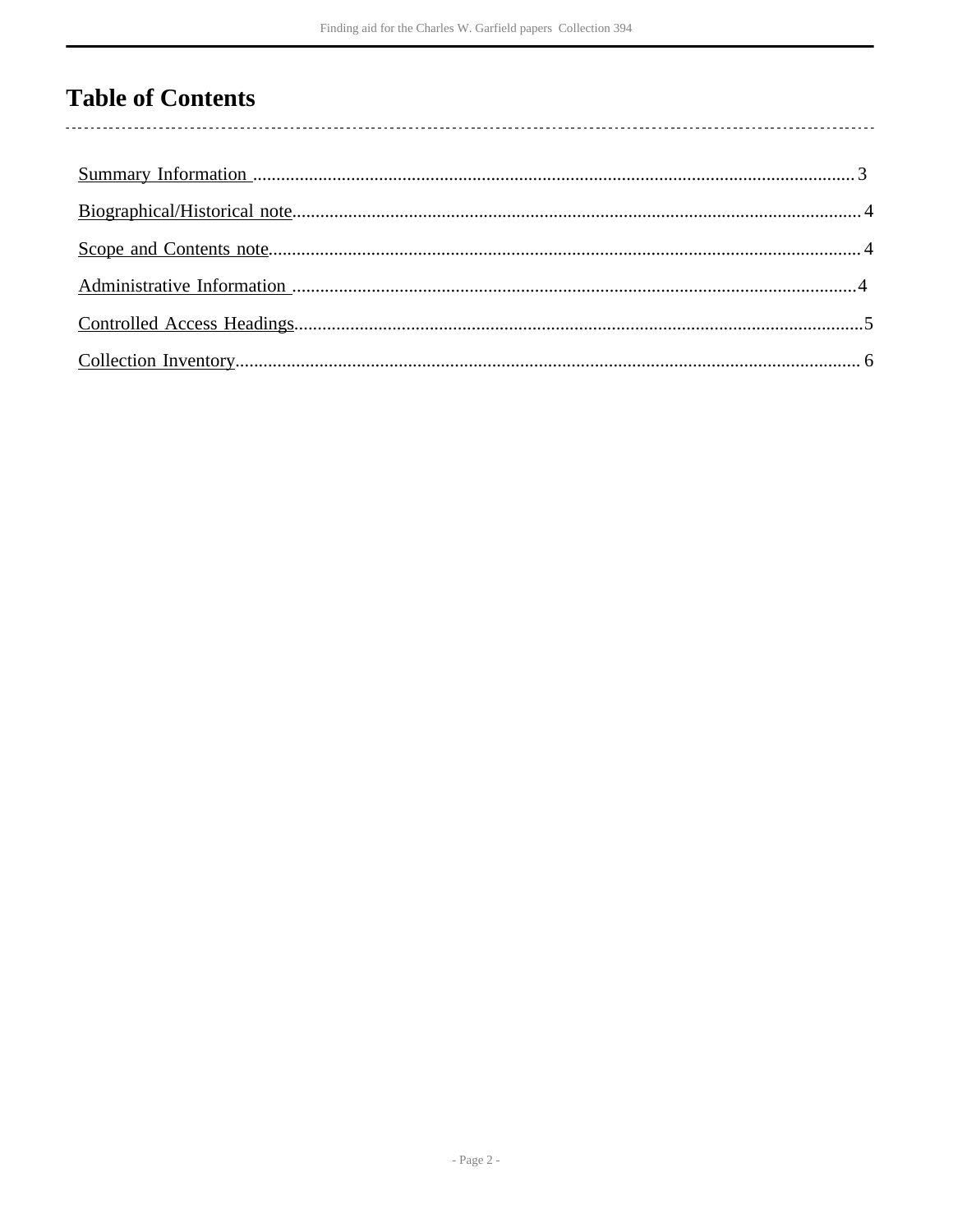# <span id="page-2-0"></span>**Summary Information**

| <b>Repository</b> | Grand Rapids Public Library, Grand Rapids History and Special<br><b>Collections Department</b>                                                                                                                                                                                                                                                                                                                                                                                                                                                                                                                                                                                                                                                                                    |
|-------------------|-----------------------------------------------------------------------------------------------------------------------------------------------------------------------------------------------------------------------------------------------------------------------------------------------------------------------------------------------------------------------------------------------------------------------------------------------------------------------------------------------------------------------------------------------------------------------------------------------------------------------------------------------------------------------------------------------------------------------------------------------------------------------------------|
| <b>Title</b>      | Charles W. Garfield papers                                                                                                                                                                                                                                                                                                                                                                                                                                                                                                                                                                                                                                                                                                                                                        |
| Date [inclusive]  | 1896-1939                                                                                                                                                                                                                                                                                                                                                                                                                                                                                                                                                                                                                                                                                                                                                                         |
| <b>Extent</b>     | 2.0 Linear feet Five boxes                                                                                                                                                                                                                                                                                                                                                                                                                                                                                                                                                                                                                                                                                                                                                        |
| Language          | English                                                                                                                                                                                                                                                                                                                                                                                                                                                                                                                                                                                                                                                                                                                                                                           |
| <b>Abstract</b>   | The Charles W. Garfield papers were donated to the Grand Rapids<br>Public Library History and Special Collections department by Elinor<br>P. White, a relative of Charles Garfield. The collection consists of<br>several portraits and photographs of the Garfield family, including<br>a scrapbook of photographs of the family farm and a small album of<br>personal photographs. The collection also includes a few personal papers<br>and a memory book from an event held in honor of Charles Garfield<br>at the Pantlind Hotel in December of 1924. This collection provides a<br>photographic introduction to some of the members of the Garfield family,<br>and illustrates Garfield's interest in horticulture as well as how beloved he<br>was by the local community. |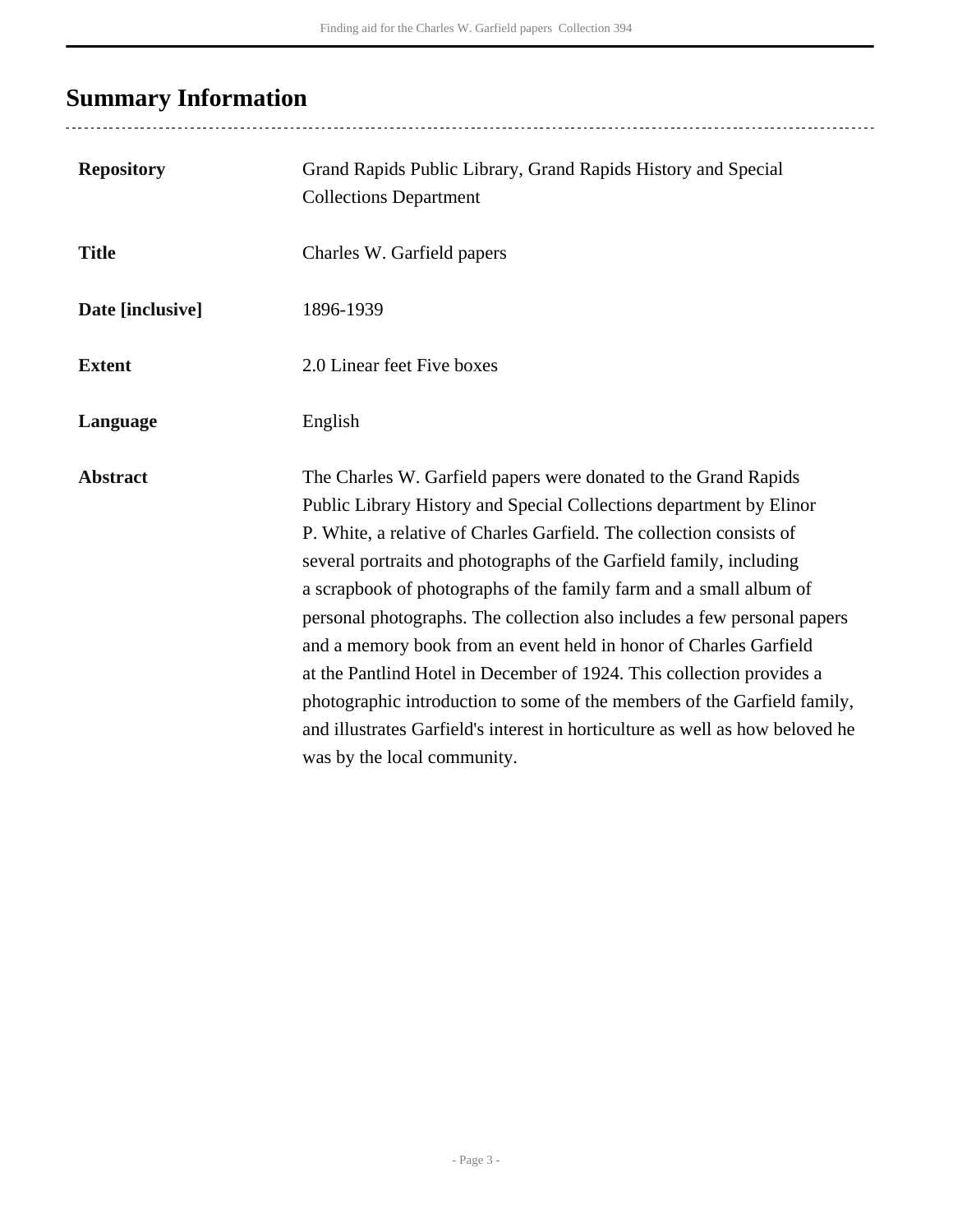### <span id="page-3-0"></span>**Biographical/Historical note**

Charles W. Garfield was born in Wisconsin on March 14, 1848. When he was ten years old, he moved with his family to Grand Rapids, settling on the Burton farm. He attended local schools and worked on his family's farm. As a high school boy, he was one of the founders of what is now the Grand Rapids Public Museum. In 1868 he entered the State Agricultural College and graduated in 1870, after which he became a horticulturist and Secretary of the Horticultural Society in 1876.

As a young member of the State House of Representatives, Garfield pioneered the good roads, forest reserve and reforestation, and county school movements. In his later years he was integral to the movements of city beautiful, parks, and playgrounds and boulevards, and for the commission form of government.

In 1892 Garfield planted a 6 acre portion of the Burton farm with 10 varieties of trees, which he gave to the Grand Rapids Park and Boulevard Association as a "forestry park" in 1914. This land was deeded to the city of Grand Rapids in 1921 to remain forever as a forest preserve, known as Burton Woods. Garfield and his cousins donated the land for Garfield Park in 1906, and upon his death in 1934, his remains were buried there under a large tree.

Garfield was referred to as the "Grand Old Man" of Grand Rapids and was described as "Grand Rapids' most useful citizen." He was respected and revered by many as a philanthropist, public servant, nature lover, horticulturalist, banker, and for his work and activities in helping to shape Grand Rapids.

### <span id="page-3-1"></span>**Scope and Contents note**

This collection primarily consists of portraits and photographs of the Garfield family and their property. Also included are a few personal papers, a scrapbook, a memory book, and a small album of family photographs.

## <span id="page-3-2"></span>**Administrative Information**

### **Publication Information**

Grand Rapids Public Library, Grand Rapids History and Special Collections Department February 2013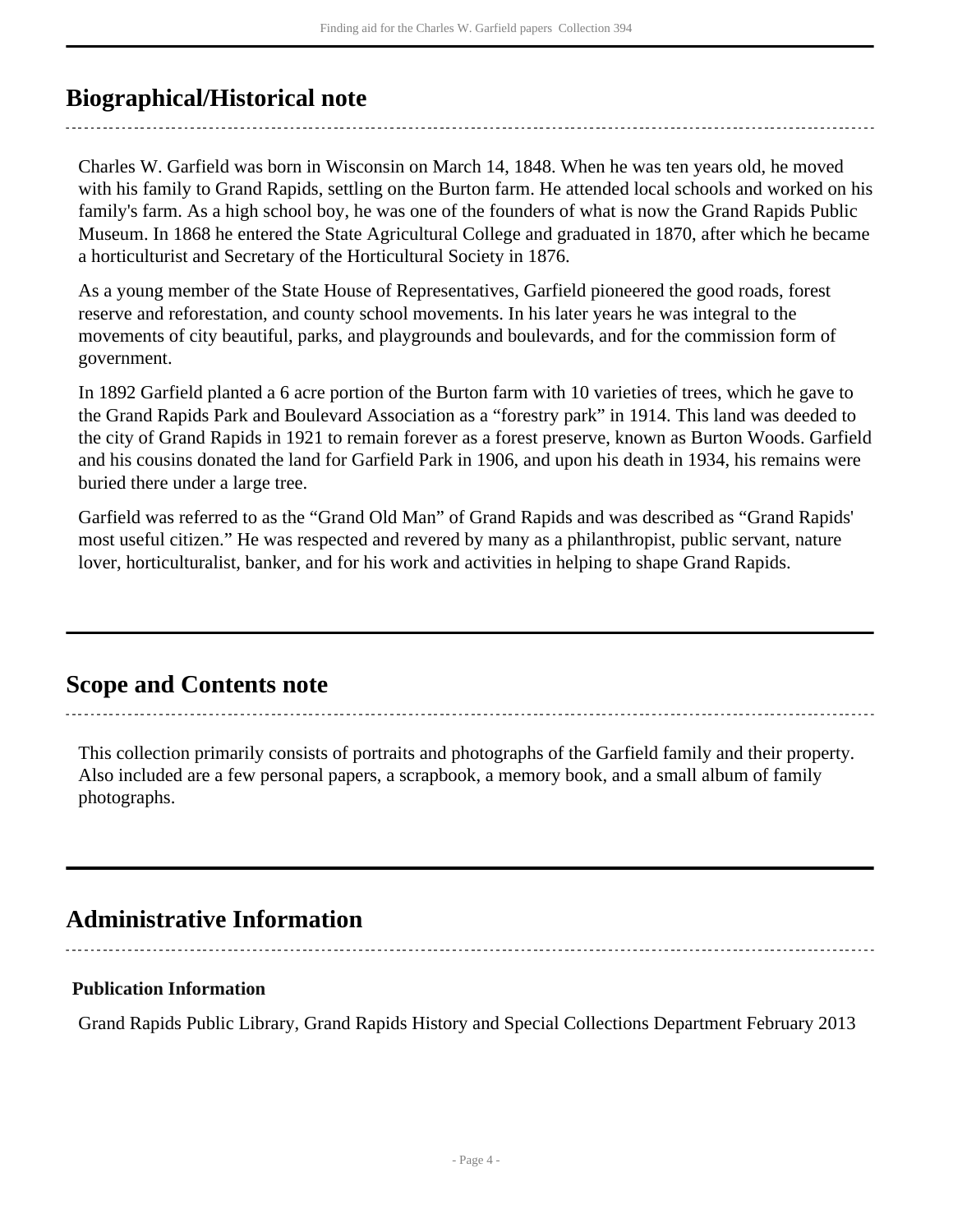#### **Immediate Source of Acquisition note**

Elinor P. White, accession number 2010.002.

## <span id="page-4-0"></span>**Controlled Access Headings**

#### **Family Name(s)**

------------------------------

• Garfield

#### **Genre(s)**

- family papers
- photographs

#### **Geographic Name(s)**

• Grand Rapids (Mich.) -- History

#### **Personal Name(s)**

• Garfield, Charles William, 1848-1934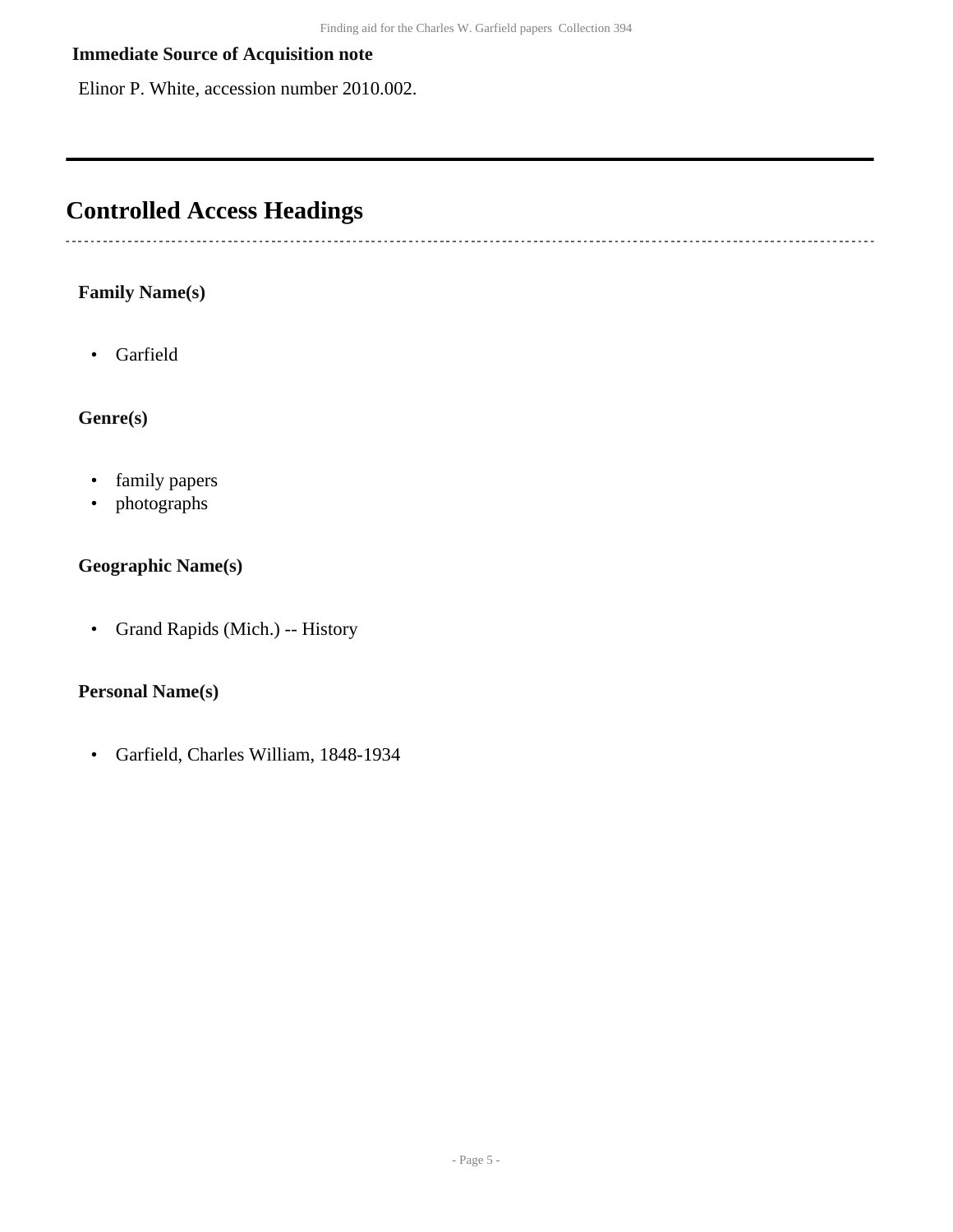# <span id="page-5-0"></span>**Collection Inventory**

|                                                                                           |                | <b>Box</b>     |
|-------------------------------------------------------------------------------------------|----------------|----------------|
| Small Album with family photographs                                                       |                | $\mathbf{1}$   |
| Round portrait                                                                            |                | $\mathbf{1}$   |
| "In Appreciation" Charles W. Garfield                                                     |                | $\overline{2}$ |
| "Views at Burton Farm" scrapbook                                                          |                | 3              |
|                                                                                           | <b>Box</b>     | <b>Folder</b>  |
| Charles Garfield, wife Jesse, old car. Photograph by Fedora E.D. Brown                    | $\overline{4}$ | $\mathbf{1}$   |
| Charles Garfield, wife Jesse, interior. Photograph by Fedora E.D. Brown                   | $\overline{4}$ | $\mathbf{1}$   |
| Two Oval portraits of Deborah Garfield, 1901 M.A.C (Michigan Ag.<br>Coll.)                | $\overline{4}$ | $\overline{2}$ |
| Oval portrait of Amelia Brown                                                             | $\overline{4}$ | $\overline{2}$ |
| Portrait of Charles Garfield and daughter Deborah Garfield April 1896                     | $\overline{4}$ | $\overline{2}$ |
| Small oval photograph, woman putting on gloves, back "Gram D",<br>Deborah Garfield Decker | $\overline{4}$ | 3              |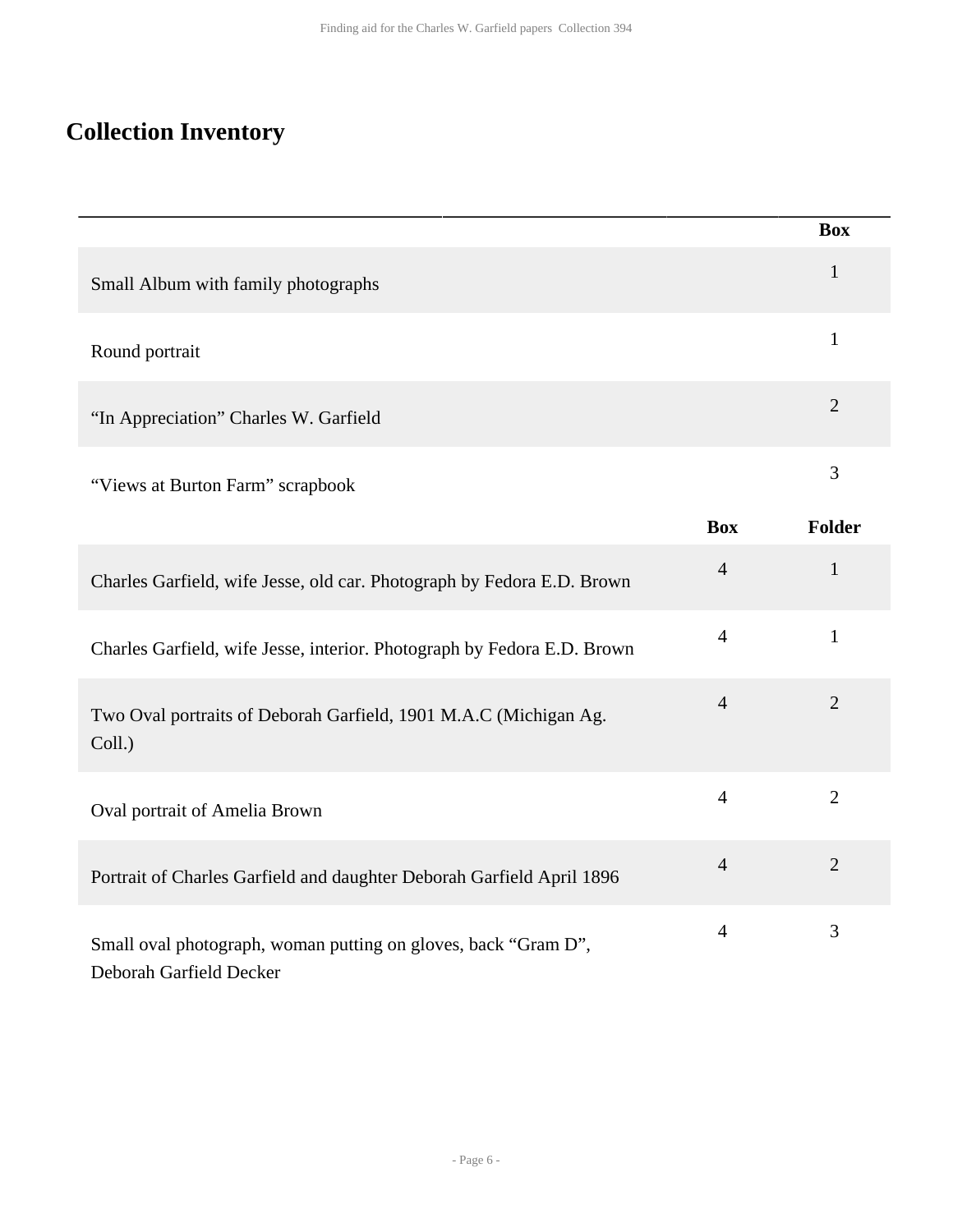| Unidentified woman with pearl necklace                                                                        | $\overline{4}$ | 3              |
|---------------------------------------------------------------------------------------------------------------|----------------|----------------|
| Seven men standing in front of a car, identified as "Hood, Cutcheon,<br>Sperry, Decker, Garfield, Roth, Rich" | $\overline{4}$ | 3              |
| Portrait of Jesse Garfield                                                                                    | $\overline{4}$ | 3              |
| Photograph of Jesse Garfield                                                                                  | $\overline{4}$ | 3              |
| Unidentified photograph, back "Aunt Cadi"                                                                     | $\overline{4}$ | 3              |
| Portrait of Charles Garfield (2)                                                                              | $\overline{4}$ | $\overline{4}$ |
| Portrait of Anne Robertson Smith                                                                              | $\overline{4}$ | 5              |
| Portrait of unidentified man                                                                                  | $\overline{4}$ | 5              |
| Photograph of a farm house                                                                                    | $\overline{4}$ | 5              |
| Photograph of Charles Garfield                                                                                | $\overline{4}$ | 5              |
| Photograph of Filibert Roth                                                                                   | $\overline{4}$ | 5              |
| Paper with biographical information about Filibert Roth                                                       | $\overline{4}$ | 5              |
| Itemized list "Received from the safe deposit box of Jesse S.<br>Garfield" May 3, 1939                        | $\overline{4}$ | 6              |